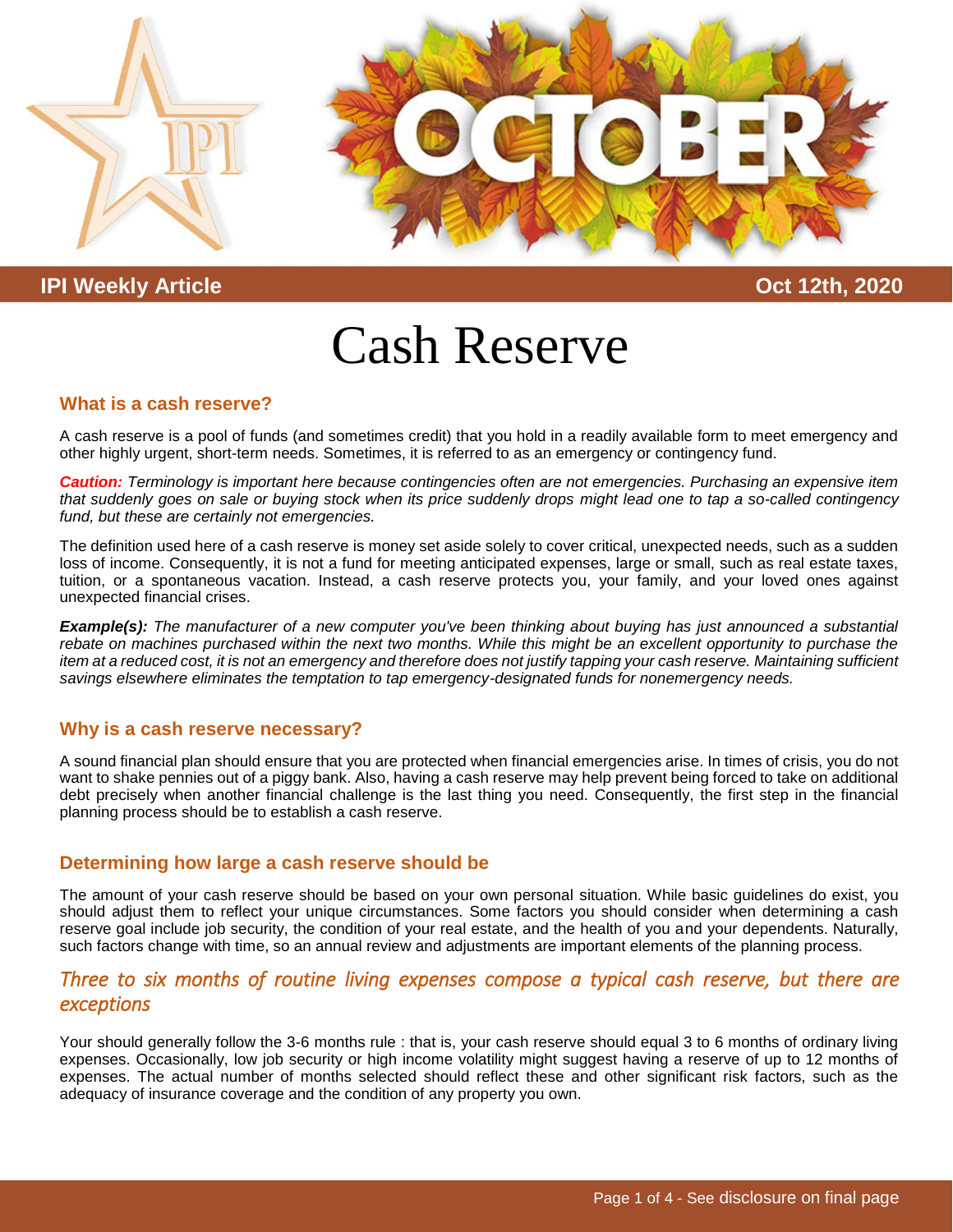# *Using credit provides a higher-risk secondary funds source*

Credit available to you can be a secondary source of funds in a time of crisis. However, because borrowed money must be paid back (often at very high interest rates), using lenders as the primary source of your cash reserve can create more longterm financial problems than it solves. Credit as part of a cash reserve functions best when it's part of a multi-tier cash reserve structure that includes multiple financial resources.

# *Taking stock of what you have*

List the locations and amounts of your money that you can withdraw on an immediate (or nearly immediate) basis without incurring a loss. Typical sources include savings accounts, money market accounts, Treasury securities, and cash value life insurance . Be careful to exclude accounts set up to meet everyday needs or special objectives, such as education, vacations, or a new car. You can also include untapped credit resources, provided you count them separately from cash resources.

# *Are you missing the goal? If so, by how much?*

This is almost as easy as subtracting what you have from what you need. If you elect to consider credit resources part of your cash reserve, the procedure is slightly more complex, since part of the total amount must be held as cash (noncredit) assets.

*Example(s): Hal and Jane determine that their cash reserve should equal five months of living expenses, or \$25,000 (\$5,000 per month). Because their current cash reserve is only \$15,000 in a non-tax sheltered money market account, they need to save or reallocate an additional 10,000 to meet their goal. The \$15,000 amount is sufficient to cover at least three months of expenses. Therefore, they can cover the \$10,000 difference partly or entirely with available credit.*

#### **Achieving your cash reserve goal**

Your initial thought is probably that cutting spending and saving aggressively are the only options for establishing or increasing a cash reserve . However, you may already have assets that you could make part of your cash reserve. These could include savings bonds coming due, the cash value of a life insurance policy you plan to convert, or even an antique you no longer care about that you might sell. The discussion that follows explains methods that you can use to build your reserve fund to the desired level rapidly.

# *Identifying, converting, and reallocating current assets to build your cash reserve*

You may be able to reposition current assets . Current or liquid assets are those that are cash or convertible to cash within a year. You can designate those already in cash form to be part of your cash reserve. Those not in cash form can be converted to cash when appropriate and added to your cash reserve.

Examples of current assets include:

- Certificates of deposit and savings bonds that will mature in 12 months (avoid paying an early redemption penalty by waiting until they mature)
- An antique, a painting, or a piece of jewelry
- Stock shares
- A valuable collection (stamps, antique dolls, rare books, etc.)
- Current savings for nonemergency contingencies, part of which might be reallocated to your cash reserve

#### *Evaluate the approaches to systematic saving currently available to you*

If you have not established a cash reserve or if the one you have falls short of your goal, there are several paths you can take to eliminate the shortfall. Automatic savings (e.g., using payroll deduction at work) is one of the best approaches. Systematic savings that are budgeted as a regular household expense can also help. Curtailing discretionary spending is still another wise choice. Exploring the pros and cons of your alternatives will help you create a savings plan that is best for your own situation.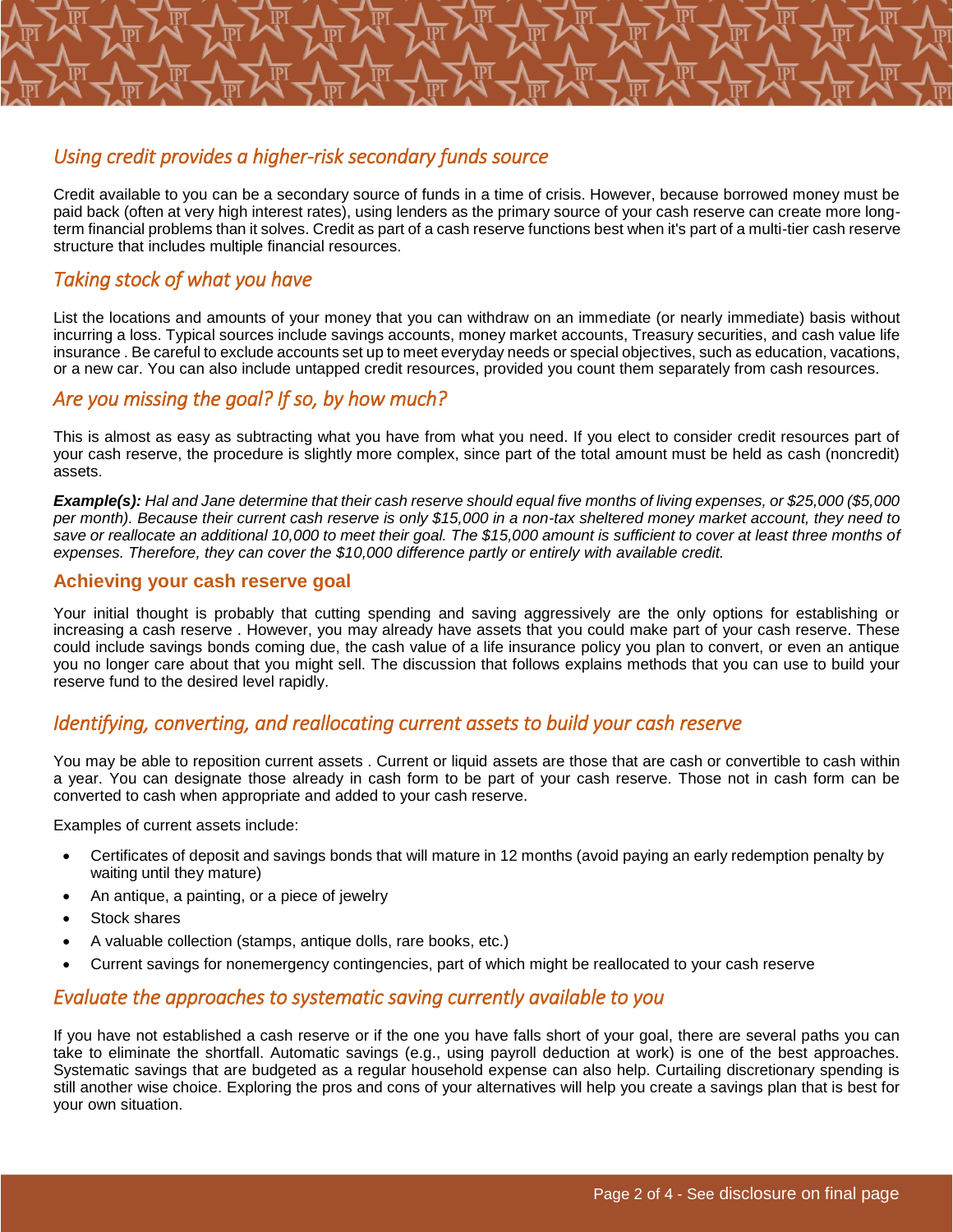# *Develop a cash reserve savings plan to achieve your goal as rapidly as is reasonably possible*

Having reviewed the available savings options, select one or a combination of approaches to achieve your cash reserve goal. Because an adequate cash reserve serves as your protection against financial chaos, you should be as aggressive as reasonably possible in achieving your goal. Combining both spending reduction and savings can help you quickly reach your goal.

#### **Structuring and maintaining a cash reserve**

The most important attribute of a cash reserve is its availability in time of sudden need. However, this does not necessarily require you to keep the entire sum in a low-interest savings account. There are several excellent alternatives, each with its own unique advantages. For those with a larger cash reserve, a multi-tier structure of sources based on timeliness of access is often desirable. Because income and personal circumstances are subject to change, periodic review of the cash reserve total and its structure is advisable.

# *Stash the cash: deciding where and in what form to keep a cash reserve*

A federally insured savings account is considered one of the safest places to put money being reserved for emergencies, but when interest rates are in the basement, there may be better alternatives. Money market deposit accounts at a bank and various types of term deposits, such as certificates of deposit (CDs), typically offer higher interest rates with little, if any, increased risk. Term deposits are effectively a loan to the institution and not intended for withdrawal prior to the expiration or maturity date. Financial institutions generally assess a substantial penalty for early withdrawal. Laddering maturity dates provides a means of minimizing the impact of this disadvantage.

Money market mutual funds are another good choice. However, you need to understand that a money market mutual fund, whether from a bank or fund company, is not federally insured. With a money market fund, it's possible to lose money, although most money market funds will go to great lengths to avoid "breaking the buck"--that is, allowing a share's value to fall below \$1, thus costing investors at least part of their principal. *Be sure to obtain and read a fund's prospectus (available from the fund) so you can carefully consider its investment objectives, risks, expenses, and fees before investing.*

*Caution: An investment in the fund is not insured or guaranteed by the Federal Deposit Insurance Corporation or any other government agency. Although the fund seeks to preserve the value of your investment at \$1.00 per share, it is possible to lose money by investing in the fund.*

#### *Ladder maturities of term deposits for better accessibility and lower interest rate risk*

Laddering refers to staggering the maturity dates of fixed-term investment vehicles (i.e., those that pledge to return your principal plus interest on a given date). Certificates of deposit (CDs) and U.S. Treasury securities (T bills) are examples of savings vehicles you might consider as a second tier of your cash reserve. If so, spreading the maturity dates of such vehicles over a short time period (e.g., two to five months) assures their availability to meet sudden financial needs that may extend beyond a few months. Laddering enables you to seek a higher level of interest while preserving some accessibility and flexibility to adjust to changing financial circumstances.

### *Build a multi-tier cash reserve when using term deposits or credit lines*

If your cash reserve includes more than two or three months of living expenses, you can consider dividing it into two or three tiers. You then have the option of using a different form of savings or credit for each tier. This method allows you to consider savings vehicles that offer higher interest rates, although such money will not be available immediately without penalty. If you choose to include credit as part of a multi-tier account structure for your cash reserve, always use it as the final tier, because payback requirements and related interest charges make it the least desirable form of emergency protection. The following table illustrates this point: